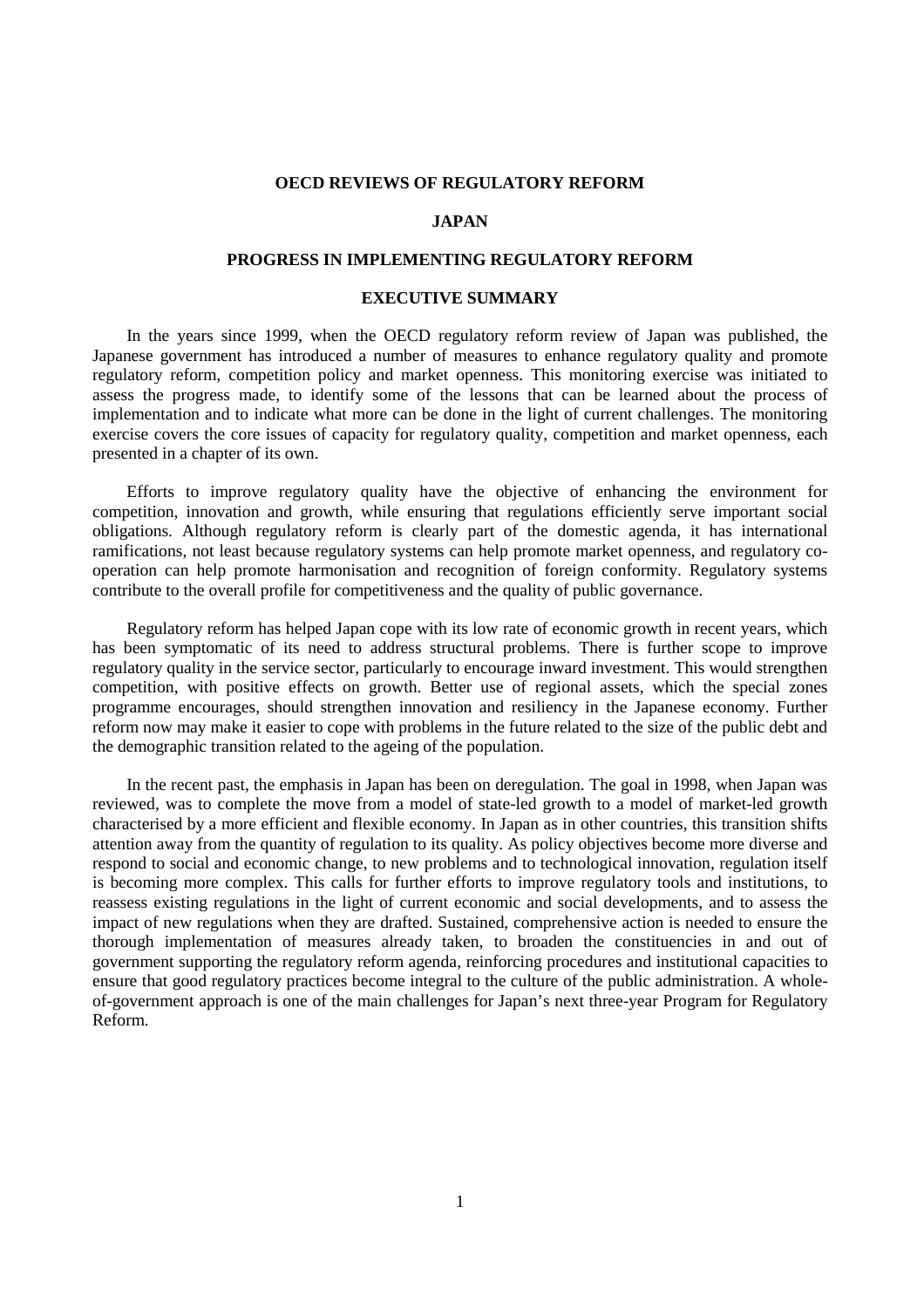Much has been accomplished since the end of the 1990s as a foundation for the future. A pragmatic and incremental approach toward implementation, and strong political leadership at the highest level have been important factors. The competition authority has been strengthened, the Council on Regulatory Reform (CRR) has helped to consolidate support for the government's agenda, and the special zones programme, which is also part of the Prime Minister's office, has promoted significant local initiatives and accelerated the process of revising existing regulations. In its recent reports, the CRR has taken up reform in areas of social regulation such as medical care, social services and education. On 19 March 2004, the Cabinet decided on the next Three-Year Programme for Promoting Regulatory Reform, and a three-year mandate for the CRR (renamed the Council for the Promotion of Regulatory Reform). The highlights include establishment of a ministerial committee to serve as a headquarters for regulatory reform, continuation of the CRR based in the cabinet office as a private-sector advisory body, introduction of Regulatory Impact Analysis, promotion of reform through the programme for special zones for structural reforms, and a focus on reform in 17 priority areas. These measures could further strengthen the horizontal co-ordination of regulatory reform. Although regulatory reform depends on the political support of the prime minister, the priorities of any prime minister will change over time, with the result that the agenda for regulatory reform may not be given the attention it deserves, consistently and for a long enough period, to sustain a change of administrative culture.

The review of existing regulations and administrative simplification measures is underway but the process is incomplete. Japan's e-government policy aims to make all existing administrative procedures and transactions possible through the Internet. By April 2004, 97% of all procedures handled by the national government (around 13 000) were available on-line. Most OECD countries have considerable stocks of regulation and administrative formalities that have accumulated without adequate review and revision. Yet regulations may soon be outdated due to technological innovation or social or economic change. The elimination of regulations to balance supply and demand, and the conversion of ex-ante permits and licenses to *ex post* notifications, have been key objectives of regulatory review programmes since 1999. Despite success in eliminating most supply-and-demand regulations in many sectors, surveys show that the number of ex-ante permits and licenses has not been significantly reduced. Numbers do not reveal qualitative improvements, of course; and new authorisations may be needed to meet new health, safety, environmental and business laws. But the steady flow of new ex-ante permits indicates the progress still to be made to reduce administrative burdens, and promote alternatives to regulation.

Japan has made substantial progress in the most important competition policy areas highlighted in the 1999 Report. Key issues identified at that time included the scope of exemptions from competition law and non-competitive tendencies in regulation, including the penchant for "supply-demand" balancing controlling entry, and administrative guidance countenancing co-ordination. Progress in the reform of economic regulation is demonstrated by the removal from most sectors of supply-demand balancing as a consideration for controlling entry. Removing the exemption for "inherent monopoly" has permitted the FTC to take more enforcement actions in regulated network industries. The FTC has a new economic unit and substantially more resources. A new law which gives the FTC new powers to deal with official involvement in bid-rigging takes some steps against administrative tolerance of collusion. Private suits are now authorised to seek orders as well as damages, and many have been attempted. Increasing the financial charges against violators will bring Japan's competition enforcement more into line with levels of deterrence in many other OECD countries.

As traditional barriers to trade and investment have declined over recent years, the impact of domestic regulatory frameworks on market openness has become increasingly apparent. In general terms, progress in improving the economic efficiency and competitiveness of national economies is determined less by new measures liberalising border treatment for trade and investment, and more by *behind the border* regulatory reform in areas such as standards, sanitary and phyto-sanitary measures, markets for services, investment, etc. The role of market openness within the regulatory reform process is to support the attainment of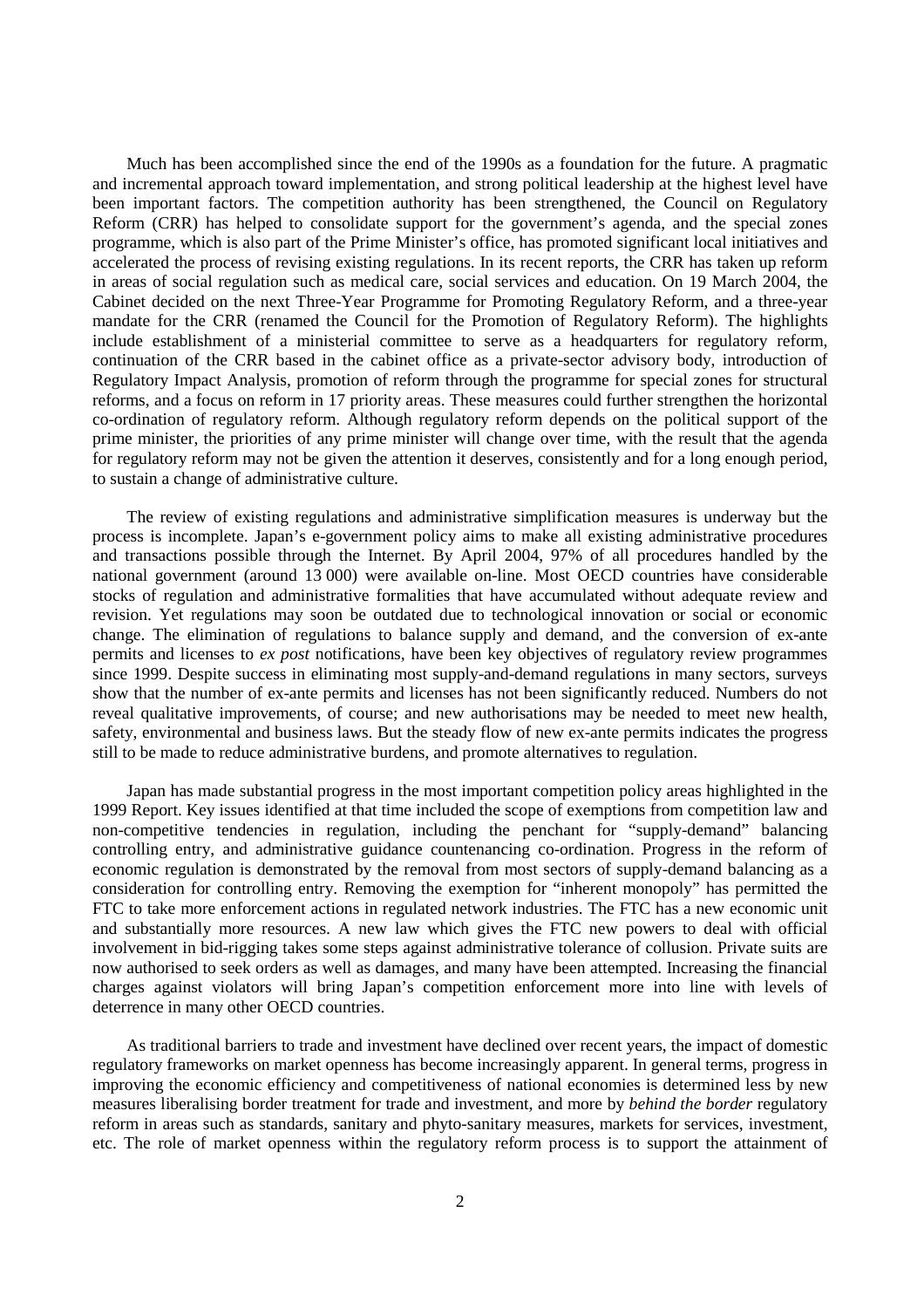regulatory objectives, including safety, health and environmental quality, in a manner that minimises negative impacts on domestic competition and efficiency. The integration of market openness considerations within regulatory systems becomes important. A big step forward was taken in 2001 when two government bodies dealing specifically with issues raised by both domestic and foreign businesses regarding regulations that impede access to the Japanese market were moved to the Cabinet Office: the Office of Trade and Investment Ombudsman (OTO) and the Office for Government Procurement Challenge System (CHANS). Progress made in recent years highlights the positive linkages and mutually reinforcing patterns between domestic regulatory reform and targeted efforts to facilitate market openness.

An analysis of concrete results in terms of better integrating market openness within the Japanese regulatory system has yielded inconsistent results to date, but the overall trend appears to be positive. A clear framework has been put into place which could support further progress. Improvements in customs administration have been significant in recent years. In the medium term, judicial reforms will help domestic and foreign producers by enhancing the transparency and predictability of an economic system traditionally less reliant on the open application of rules than on discretion and custom as a means of resolving disputes. Although some progress has been made in various fields, it is clear that better integration of the need to avoid trade restrictiveness into the regulatory system would enhance the business environment and help avoid disputes with trading partners.

One recommendation of the 1999 report encouraged the Japanese Government to promote public understanding of the benefits of regulatory reform. Active efforts have been made in this regard, in particular with respect to inward FDI. In a context of generally improving conditions for FDI since 1999, particular impetus was given by Prime Minister Koizumi's decisive efforts to overcome suspicion of foreign ownership as part of his goal to double the amount of inward FDI into Japan over 5 years. Negative misperceptions of foreign investment must be challenged in a conscious effort to improve the image of FDI. Inward FDI is normally long term, brings technology and can be a key element for revitalising the Japanese economy.

Transparency-related measures are common to concerns about competition policy, measures to improve market openness, and regulatory quality. The Administrative Procedure Law adopted in 1993 has played an important role in improving administrative transparency and predictability by requiring government agencies to specify and make public the standards used to evaluate applications, and to specify standard processing periods for issuing licenses, permissions and approvals. The provisions of the law could be strengthened to monitor compliance. The government is committed to review the Administrative Procedure Law of 1993 as part of its new Three-Year Plan for Regulatory Reform.

The Public Comment Procedure of 1999 sets out regulations for the implementation of a system for public comments within the rulemaking process. The "No Action Letter" (NAL) system enables firms to seek prior clarifications on how regulations will be applied in certain situations. Both measures are positive steps, but their effectiveness could be improved. For example, the Public Comment Procedure is not applied to government procurement.

In accordance with the new Three-year Plan and Programme for Regulatory Reform of March 2004, RIAs are to be conducted by Ministries and Administrative Agencies on planned and existing regulations, beginning in 2004, as appropriate. The text of the Plan however does not indicate the criteria to be employed. The plan implies rather that formal, binding obligations regarding RIA will emerge from an experimental, introductory phase. Training programmes will be needed, and some consideration could be given to establishing a centre-of-government unit which could monitor the progress being made in ministries to introduce and diffuse RIAs. This is especially important insofar as RIAs should consider the effects of foreign trade and investment or of competition, when such criteria may not be the primary concern of a ministry or agency.